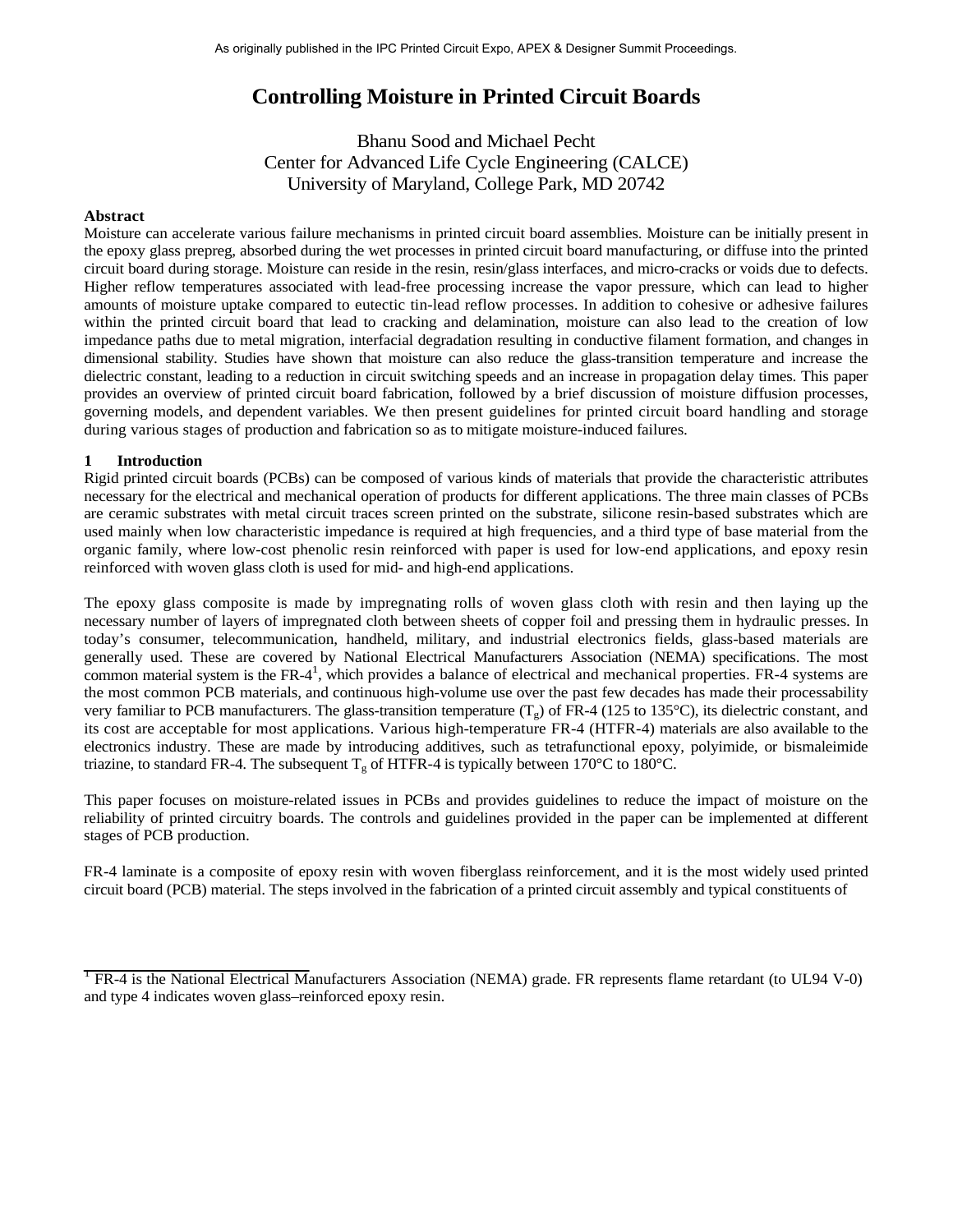

**Figure 1: FR-4 printed circuit assembly fabrication.**

The woven glass (generally E-grade) fiber cloth acts as reinforcement for the laminate and primarily provides mechanical support; it also affects the electrical properties. Glass fabric is woven with two sets of fiber yarns (the fibers are combined into strands of multiple fiber yarn). Warp yarn fibers lie in the machine direction of the fabric, while those of the fill yarn lie perpendicular to the warp direction. Coupling agents such as organosilanes are coated onto the fabric to improve adhesion between the inorganic glass and organic resin.

The resin system acts as a binder and load transferring agent for the laminate and primarily consists of bi-, tetra-, or multifunctional epoxy groups. Additives such as curing agents, flame retardants, fillers, and accelerators are added to the resin to tailor the laminate's material properties. Curing agents such as dicyandiamide (DICY) and phenol novolac (phenolic) enhance the cross-linking of the epoxy matrix. Phenolic-cured epoxy systems have better thermal resistance, chemical resistance, humidity resistance, and improved mechanical properties, but less desirable processability (e.g., drilling) compared to DICY-cured systems [1]. Flame retardants are added into the epoxy matrix to reduce the flammability of the laminate material. Tetrabromobisphenol-A (TBBPA) is the most commonly used halogenated flame retardant for epoxy resin systems. Phosphorous-based compounds are commonly used halogen-free flame retardants. Fillers such as silica and aluminum hydroxide are added to the epoxy resin primarily to lower the coefficient of thermal expansion (CTE) of the laminate while enhancing the flame retardancy and reducing material costs. Accelerators such as Imidazole are used to increase the rate of curing and to control the cross-linking density of the epoxy system.

A prepreg is fabricated from a glass cloth impregnated with semi-cured epoxy resin. Multiple prepregs are thermally pressed to obtain a core or laminate. Copper foil is then typically electrodeposited to obtain a copper-clad laminate. Several prepregs and cores (with copper cladding etched as per the circuit requirements) are stacked together under temperature and pressure conditions to fabricate a multi-layered PCB. Through-holes and micro-via interconnects are drilled in the PCB as per the application-specific design data and then plated with copper. A solder mask is applied on the board surface, leaving exposed only the areas to be soldered. Flux is applied at regions where the electronic components are to be soldered. The boards are then subjected to reflow and/or the wave soldering process, depending upon the type of components (surface mount or through-hole) to complete the printed circuit assembly.

Polyimide (PI) is the second most common resin in use today. Its advantage lies in its high  $T<sub>g</sub>$  of 260°C, which stems from the addition of methylene dianiline and maleic anhydride. This property is beyond most soldering profiles, and helps in high-performance/high-temperature applications where operational environments exceed the  $T_g$  of both FR-4 and HTFR-4. The resin's chief disadvantage is its tendency to absorb higher levels of moisture and its higher cost.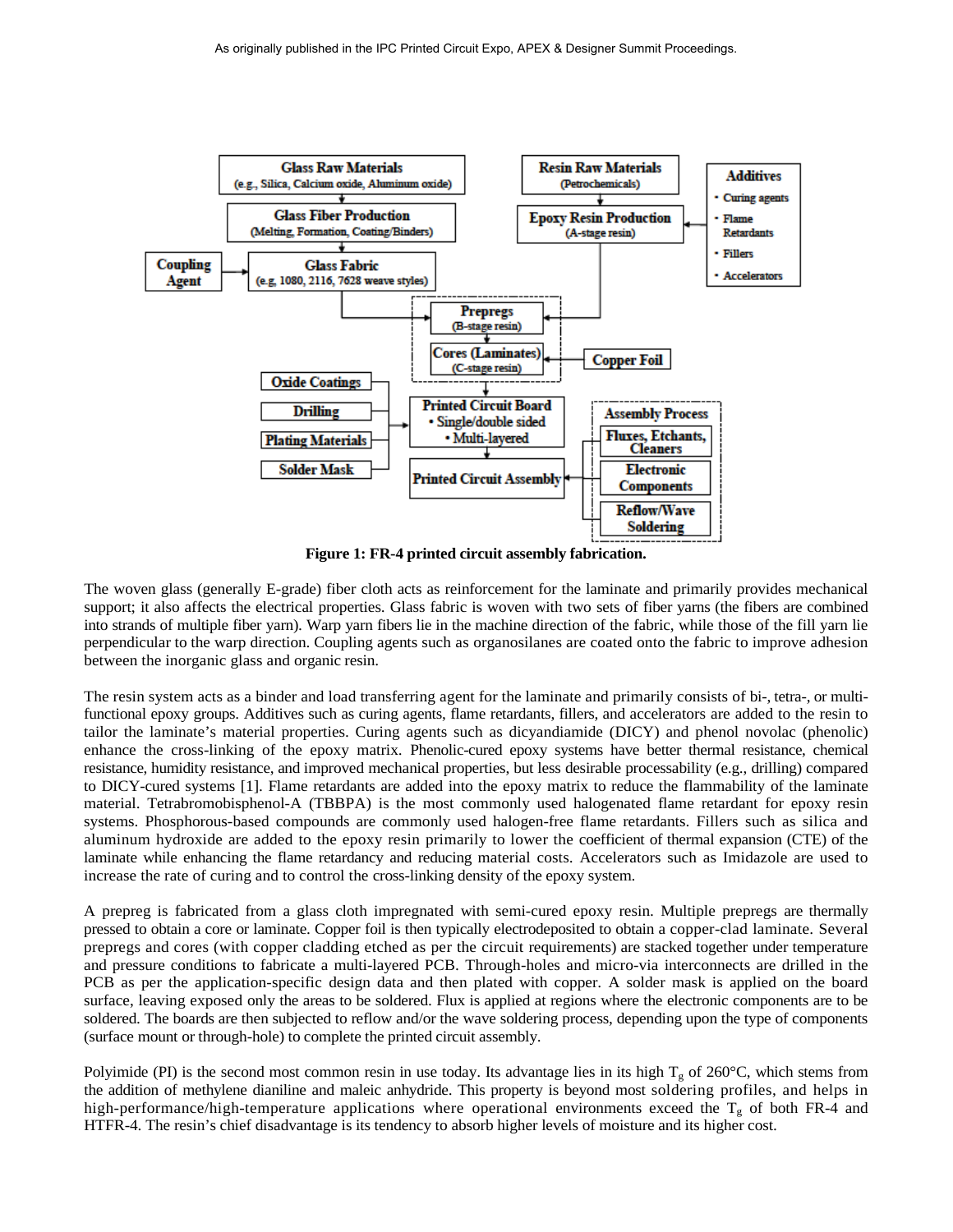**Table 1: Typical Constituents of FR-4 Laminates**

| <b>Constituent</b> | <b>Major Function(s)</b>                                                                | <b>Example Material(s)</b>                                    |  |  |
|--------------------|-----------------------------------------------------------------------------------------|---------------------------------------------------------------|--|--|
| Reinforcement      | Provides mechanical strength and<br>electrical properties                               | Woven glass (E-grade) fiber                                   |  |  |
| Coupling agent     | Bonds inorganic glass with organic resin<br>and transfers stresses across the           | Organosilanes                                                 |  |  |
| Resin              | Acts as a binder and load transferring                                                  | Epoxy (DGEBA)                                                 |  |  |
| Curing agent       | Enhances linear/cross-polymerization in<br>the resin                                    | Dicyandiamide<br>(DICY),<br>phenol<br>novolac (phenolic)      |  |  |
|                    | Flame retardant Reduces flammability of the laminate                                    | Halogenated (TBBPA), halogen-<br>free (phosphorous compounds) |  |  |
| <b>Fillers</b>     | Reduces thermal expansion and cost of<br>the laminate                                   | Silica, aluminum hydroxide                                    |  |  |
| Accelerators       | Increases reaction rate, reduces<br>curing temperature, controls cross-<br>link density | Imidazole, organophosphine                                    |  |  |

Cyanate ester (CE) has a  $T_g$  of over 240°C, paralleling the thermo-mechanical stability of polyamides. Its biggest asset, however, is its low dielectric constant. Unfortunately, the purification technique that CE undergoes during processing makes it more expensive than traditional resins.

Bismaleimide triazine (BT) resins are a blend of bismaleimide and triazine (a cyanate ester) and have a  $T_g$  slightly higher than HTFR-4. BT offers the intermediary advantage of better thermo-mechanical and electrical properties than epoxies, but lower cost compared to PI and [CE. BT](http://ce.bt/) is the resin of choice for many laminates used in plastic ball grid array (PBGA) packages. The dielectric and thermo-mechanical properties of these common laminate types are summarized in Table 2

| <b>Table 2: Typical</b> |                                                |                        |                                        |                                   |  |  |  |
|-------------------------|------------------------------------------------|------------------------|----------------------------------------|-----------------------------------|--|--|--|
| <b>Resin</b>            | <b>Dielectric</b><br><b>Constant</b><br>(1MHz) | $T_5$<br>$(^{\circ}C)$ | $CTE (X-Y)$<br>below $T_5$<br>(ppm/°C) | CTE(Z)<br>below $T_5$<br>(ppm/°C) |  |  |  |
| $FR-4$                  | 3.55                                           | 125                    | 15                                     | 60                                |  |  |  |
| HTFR-4                  | 4.15                                           | 175                    |                                        | 50                                |  |  |  |
| PI                      | 4.30                                           | 260                    | 12                                     | 50                                |  |  |  |
| <b>CE</b>               | 2.90                                           | 245                    | 12                                     | 40                                |  |  |  |
| BT                      | 3.25                                           | 185                    | 13                                     | 50                                |  |  |  |

The transition to lead-free soldering of printed circuit boards using solder alloys such as SnAgCu has resulted in a peak reflow temperature increase of 30–40°C for longer time periods during assembly compared to eutectic SnPb solders [3], [4], [5], [6]. The rework and repair of assembled circuit boards also contribute to additional high temperature exposures. These high temperature exposures can alter the circuit board PCB material properties, thereby creating a shift in the expected reliability of the board and the entire electronic assembly.

The high temperature exposures associated with lead-free soldering assembly conditions result in variations in the material properties of certain FR-4 PCB material types [7], [8], [9], [10], [11], [12], [13]. The exposures tend to lower the Tg and out-of-plane CTE of the PCB materials. An increase in moisture absorption was observed in most of the PCBs due to exposures. The exposures did not affect the PCB materials to the extent of changing their decomposition temperatures (Td). The variation in material properties due to lead-free soldering exposures can be attributed to the degree of crosslinking and to the extent of moisture absorption in the PCBs. In general, the type of curing agent was found to have a more pronounced effect on the response of materials to exposures than the type of flame retardant or presence of fillers.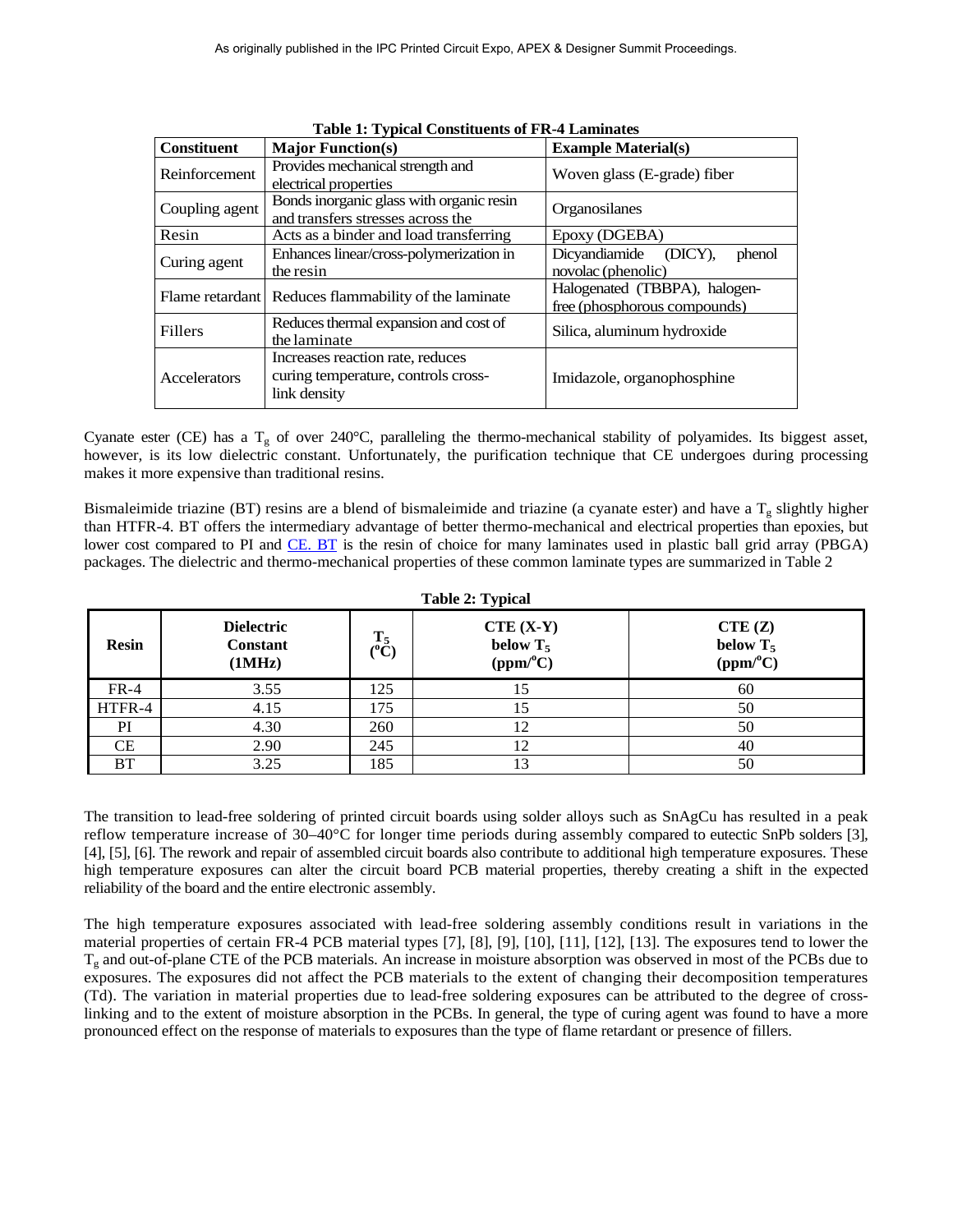#### **2 Effects of Moisture in PCBs**

Moisture can reduce the quality of lamination, metallization, solder mask, and manufacturing steps associated with board fabrication and assembly. Moisture reduces the glass-transition temperature  $(T_g)$  so that excess thermal stresses can cause damage [34], [35]. Moisture also increases the dielectric constant, leading to a reduction in circuit switching speeds and an increase in propagation delay times [36], [37], [38]. Moisture ingress can also facilitate ionic corrosion, leading to both open and short circuits. Additionally, moisture that accumulates at the interfaces of the resin and fiberglass can cause interfacial degradation, resulting in conductive filament formation [39], [40], [41], [42], [43]. The common failure mechanisms attributed to moisture absorption in PCBs are listed below. Familiarity with these mechanisms is an essential input in selecting the most appropriate strategy for reducing moisture in PCBs:

- Entrapped moisture can cause blistering or inner layer delamination [14], [15].
- Excessive moisture increases dielectric constant (Dk) and dissipation factor (Df), leading to changes in circuit switching speed [16].
- Since moisture acts as a plasticizer, it reduces the glass-transition temperature  $(T_g)$ , which in turn increases stresses on PCB features such as plated through-holes [7], [8].
- Oxidation of copper surfaces leading to poor wettability of finishes and solder [17].
- Ionic corrosion causes electrical opens or shorts [17].
- Interfacial degradation can result in a reduced time to failure due to conductive filament formation (CFF) [40], [41], [42], [43].

#### **3 Mechanisms of Moisture Transport**

Bulk diffusion within the epoxy matrix is the result of the motion of molecules along a concentration gradient (high concentration to low concentration). Surface topology and resin polarity are the primary aspects that affect the equilibrium moisture content [23]–[31]

The concept of capillary action is similar to wicking, but a distinction lies in that wicking is used to describe enhanced moisture absorption due to voids or cracks at the interface, while capillary action is generally used to describe enhanced moisture absorption due to voids or cracks present inside the bulk. The sites for wicking and capillary action are present in the form of voids or cracks that may form by the addition of fillers.

For many polymeric resin systems, bulk diffusion is the dominant form of moisture transport. Bulk diffusion can be classified as Fickian [18], [19], [20], [21]. For Fickian diffusion in a plane sheet with thickness *l* exposed on both sides to the same environment (Figure 2), the moisture content,  $M_t$ , at time  $t$ , is given by equation 1.

$$
\frac{M_t}{M_{\infty}} = 1 - \sum_{n=0}^{\infty} \frac{8}{(2n+1)^2 \pi^2} \exp\left(\frac{-D(2n+1)^2 \pi^2 t}{4l^2}\right)
$$
(1)

where  $M_{\Box}$  is the equilibrium moisture content, and D is the diffusion coefficient, or diffusivity, given in (length)<sup>2</sup>(time)<sup>-1</sup>. By using this relationship, one assumes that diffusion is one-dimensional, i.e., diffusion through the laminates' edges is negligible, and the laminate surfaces instantaneously reach the equilibrium moisture content.



**Figure 2: Fickian sorption by a plane sheet exposed on both sides to the same environment.**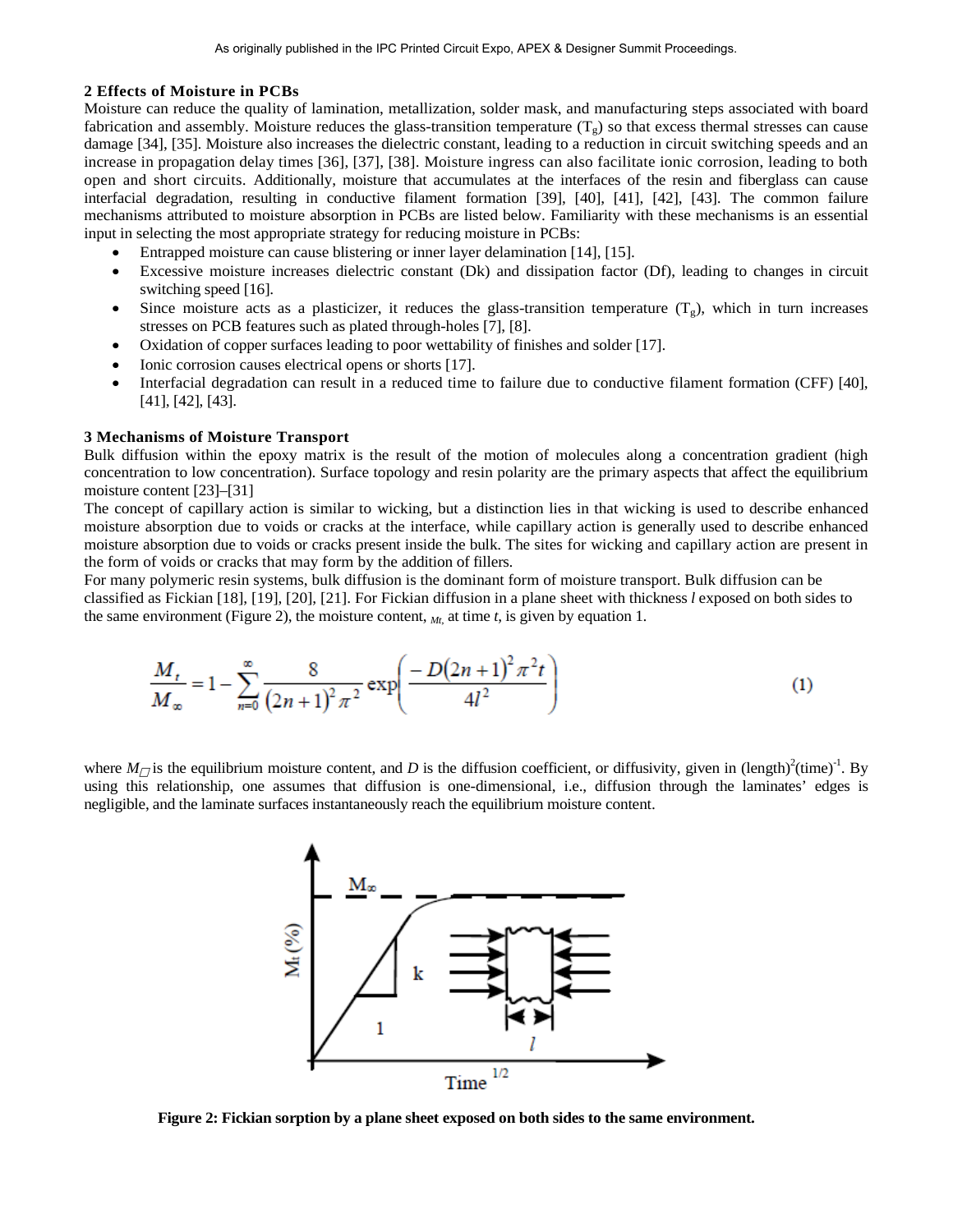The initial stage of diffusion can be expressed by a reduced form of equation 1:

$$
\frac{M_t}{M_\infty} = \frac{4}{l} \left(\frac{Dt}{\pi}\right)^{1/2} \tag{2}
$$

By rearranging equation 2, the diffusion coefficient is:

$$
D = \pi \left(\frac{kl}{4 M_{\infty}}\right)^2 \tag{3}
$$

where  $k$  is the slope of the initial linear portion in Figure 2.

Sorption tests were conducted [22] on seven different materials to determine the diffusion coefficient of each laminate. Two dry-baked coupons were used in each test at four environmental conditions: 50°C/50%RH, 50°C/85%RH,  $85^{\circ}$ C/50%RH, and  $85^{\circ}$ C/85%RH. The coupons were removed to assess their mass gain at increasing time intervals, i.e., the first interval lasted 15–20 minutes while the last one went up to a few days. The experiment ended once the gravimetric measurements indicated a constant mass within the scale's resolution.

Figure 3 shows typical diffusion curves for the CE-A laminates at 50°C/85%RH. Moisture content is plotted as a function of the square root of time to facilitate evaluation of the diffusion coefficient. The diffusion coefficients for thin and thick samples were calculated and averaged to form an average *D* (independent of thickness) for each environmental condition (Table 3).

The diffusion coefficients for each environmental condition along with the average percentage equilibrium moisture contents (independent of thickness) were introduced into equation 3 for thin and thick laminates to solve for the theoretical percentage moisture content, *Mt*%, which was then superimposed onto the experimental data (Figure 3).

| Table 3: Diffusion Coefficients (cm-/s |                                |                                    |                            |                          |  |  |  |
|----------------------------------------|--------------------------------|------------------------------------|----------------------------|--------------------------|--|--|--|
|                                        | Average D ( $\times 10^{-8}$ ) |                                    |                            |                          |  |  |  |
| Laminate                               | @50°C/<br>50%RH                | @50 $\mathrm{^{\circ}C}/$<br>85%RH | @ $85^{\circ}$ C/<br>50%RH | $@85^{\circ}C/$<br>85%RH |  |  |  |
| $FR-4 A$                               | 0.74                           | 0.99                               | 3.22                       | 2.27                     |  |  |  |
| $FR-4 B$                               | 0.82                           | 1.23                               | 2.74                       | 0.93                     |  |  |  |
| HTFR-4                                 | 0.64                           | 0.97                               | 1.06                       | 1.02                     |  |  |  |
| PI A                                   | 3.30                           | 1.64                               | 8.17                       | 4.65                     |  |  |  |
| PI B                                   | 1.24                           | 1.24                               | 4.33                       | 2.74                     |  |  |  |
| CE A                                   | 3.44                           | 2.91                               | 11.17                      | 5.75                     |  |  |  |
| BT A                                   | 1.22                           | 1.65                               | 4.75                       | 3.03                     |  |  |  |

Table 3: Diffusion Coefficients (cm<sup>2</sup>/s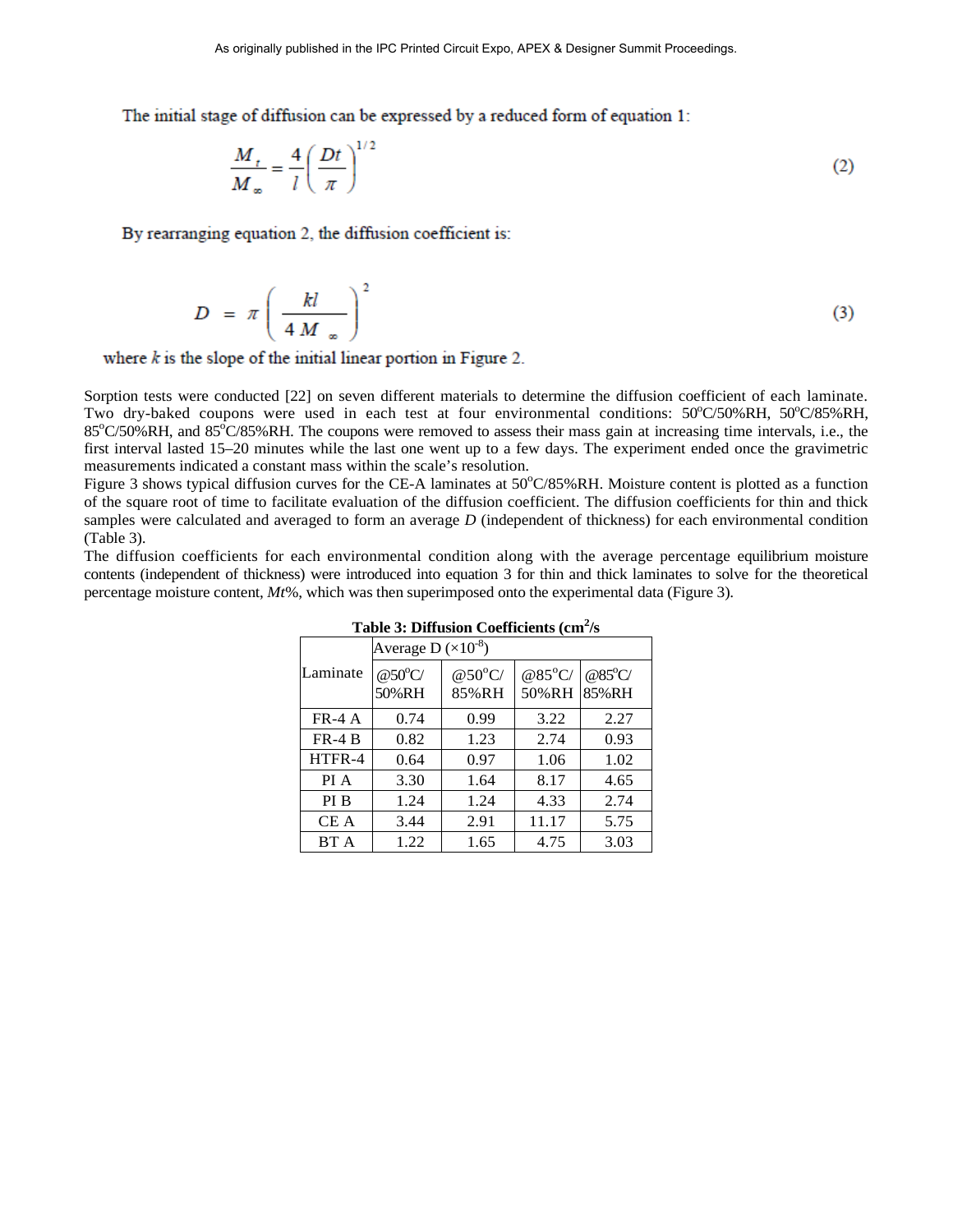

Figure 3: Diffusion curves with theoretical fit (CE-A laminates at 50 oC/85%RH).

#### **Guidelines**

Rigid PCBs can be categorized as single-sided, double-sided, or multilayer depending on the circuit complexity. Different process steps are required for each of these technologies, with single-sided having the simplest process and multilayer the most complex and costly process. Fabrication techniques and processes are common to the different technologies with special and more sophisticated steps required for complex multilayer boards. Many steps involved in the PCB fabrication are wet processes and some measures are required in order to remove residual moisture. Multi-layered laminate manufacturing is a process consisting of encapsulating a ply (or several plies) of glass fabric within a polymeric resin. The fabric–resin combination provides dielectric as well as mechanical and thermo-mechanical properties. However, since the resins used in laminates are hydrophilic, the assembly can be susceptible to degradation and performance failure mechanisms driven by environmental moisture. Materials used in PCB manufacturing should be protected from stresses induced during fabrication, handling, or storage. Laminators, fabricators, and end users are responsible for the protection of PCBs from excessive moisture. Parties should ensure that effective process controls are implemented. The following section provides controls and guidelines on the treatment of PCBs and raw materials during various steps of the fabrication process.

#### **4.1 Controls Implemented During Lamination**

It should be noted that the PCB lamination process in itself is a dehydrating step. In this process, the prepregs and cores are stacked together and placed into a large press which bonds all the layers into the final laminate. During lamination, the heating rate, cure temperature and cure time are controlled. In many cases, a low temperature, vacuum (low pressure) step is introduced to minimize the occurrence of internal voids, which are a preferential site for moisture entrapment. During the lamination process, the prepregs should only be handled by the edges using clean latex or nitrile gloves to prevent damage and scratching, and to also prevent cross-contamination of different epoxy resin types. It is also advisable to not reuse gloves to prevent cross-contamination. To prevent prolonged exposure to the remaining unused prepregs in a moisture barrier bag (MBB), the MBB housing the prepregs should be promptly resealed and should be stored flat (horizontally) in a in a cool, dry environment (such as a dry cabinet—typically at 23°C or lower and 50%RH or lower). MBB should have a water vapor transmission rate (WVTR) of less than or equal to  $0.002/\text{gm}/100$  in<sup>2</sup> (WVTR $\leq 0.002/\text{gm}/100$  in<sup>2</sup>) in 24 hrs at 40°. Ensure an adequate seal width on the MBB.

Desiccant materials should be non-contaminating and dustless. During selection, the environmental conditions during shipping and storage should be factored in. Humidity indicator cards (HIC) should be non-corroding and should have an adequate number of divisions to resolve varying humidity levels. Once the prepregs have been removed from the MBB that was previously stored at low temperature, sufficient time should be provided for the prepreg to acclimate to ambient conditions prior to layup. The acclimatization should be conducted by keeping the prepreg in the MBB during the stabilization period to prevent moisture condensation. Bare, uncoated laminates also have higher moisture absorb rate as compared to a board covered with a solder mask. The number and duration of wash cycles also affects the moisture uptake. However, short duration wash cycles of laminates that are stored in controlled environment are not normally an issue if subsequent process steps are closely spaced in time.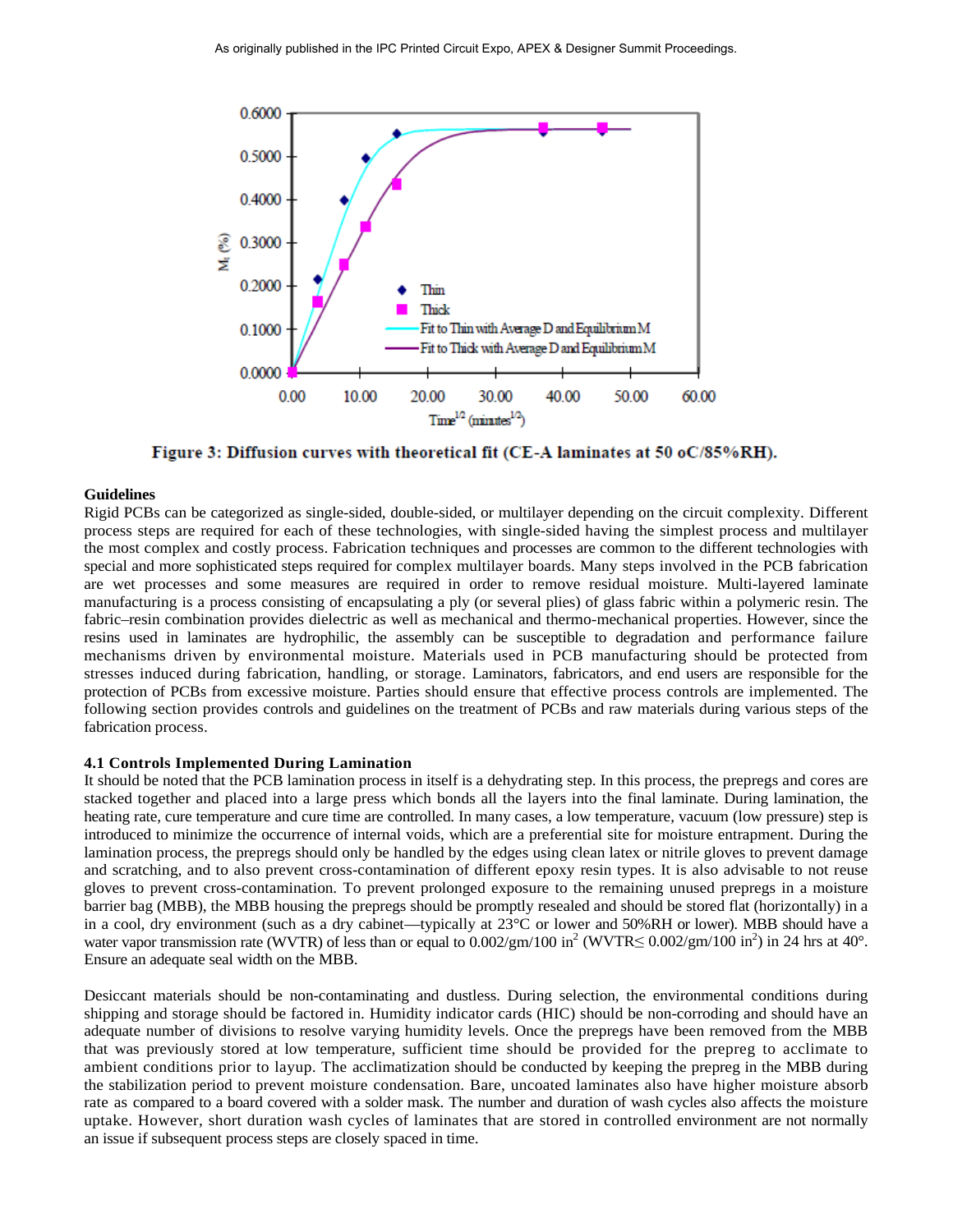It has been the practice with many PCB fabricators to bake prepregs prior to lamination. The theory behind the bake is to reduce excessive shrinkage during the lamination process and prevent formation of pockets for moisture to aggregate and cause blisters. The bake may be justified if the prepregs have been stored in uncontrolled environments for extended periods of time; however, in most cases, this bake step is unnecessary.

## **4.2 Controls Implemented During Inner Layer Production and After Lamination**

PCBs typically experience higher moisture absorption rates after the photo imaging, etching, and drilling steps. Moisture may also get entrapped inside PCB features during the wet processes. However, steps such as solder mask bake and silkscreen cure are dehydrating and relieve the PCB of some entrapped moisture. Most solder masks require a cure in the range of 150°C to complete the soldermask. Silkscreen adds an additional bake step. Many fabricators rely on these additional bake steps to address incomplete cure in the lamination cycle.

During production, process flow should be designed in such a way that it minimizes the hold times between steps. Controlling storage conditions also helps in reducing moisture uptake. Once fabricated, PCBs should be placed in MBBs to ensure that no moisture is absorbed during transit. To ensure that the PCBs are sufficiently dry when they are received at the assembly location, adequate process control measures should be adopted to protect them from moisture uptake. This should also help in preventing additional bake steps before assembly. Many PCB fabricators may bake the boards after the lamination step. This step is undertaken to complete the epoxy cure and eliminate any subsequent warpage resulting from uneven stress distributions. However, a properly run lamination cycle based on the guidelines of the PCB material manufacturer, accompanied by controlled cooling, should be able to produce warp-free and fully cured PCBs. This baking step may, in many cases, thermally degrade the PCB materials.

A few PCB fabricators bake after the drill step. This bake is primarily conducted in order to remove a phenomenon called "Pink Ring" [44], [45]. Pink ring is caused by a chemical attack on the inner layer surfaces that are exposed by cracks introduced at the drill step. It is believed that the bake step "relaxes" the epoxy enough to close the crack, but does not reseal the crack; thus this bake step is considered a cosmetic fix. Additionally, the bake hardens the epoxy smear and makes it difficult to remove in subsequent steps. A preferred solution to Pink Ring should be to use a good inner layer surface treatment that prevents cracking during drilling. Baking prior to hot air solder leveling is performed in order to remove residual moisture in PCBs and is another practice prevalent among many PCB fabricators. Again, if the solder mask cure step is performed as per manufacturer's specification and there is a minimum time delay between that step and HASL, the additional bake before hot air solder leveling is unnecessary.

## **4.3 Controls Implemented During PCB Assembly**

After receipt of the PCBs at the assembly location, start by inspecting the condition of the MBB and humidity indicator cards (HIC). Check for tears or other damage to the MBB during transit. The HIC should always be read at room temperature  $(23 +/- 5^{\circ}C)$  conditions. In a typical HIC, a pink dot indicates greater than 10% humidity. If the HIC indicates that exposure time or humidity limits have been exceeded, a bake may be necessary in order to ensure dryness prior to usage. Any non-conformance should be recorded and communicated to the board laminator. If possible, the PCBs should be placed in quarantine to prevent use. If the condition of the shipment is acceptable and the HIC indicator is acceptable and if the assembly is not scheduled immediately after receipt of the PCBs, the MBBs should be resealed promptly for PCB storage. Once PCB assembly has been scheduled, it is recommended to open the MBB just prior to assembly. Limit the "out-ofbag" exposure times during production.

As discussed earlier, the moisture absorption characteristics and sensitivity of any PCB will depend on the resin system used, design, construction, the type of assembly process, the number of steps in the assembly process, and many other factors. IPC-1601 [32] suggests that for most PCB designs, the maximum allowable moisture content will be between 0.1% to 0.5% of moisture weight to the total weight. The moisture content in a PCB may be determined by using the gravimetric procedure described in IPC-TM-650, Method 2.6.28 [33]. If tests reveal that the moisture content exceeds the specified limits, both the PCB manufacturers and the assembly house should review the practices and identify areas for improvement. Regular audits of the warehouse, staging area, and production floor should be conducted to check for variations in parameters such as temperature, humidity, and handling controls. If the measured moisture content exceeds the limit, baking may be required. The baking step is required to remove the moisture that can be absorbed into the PCB due to the mechanisms discussed in Section 3 earlier.

# **4.3.1 Guidelines for Baking—Environment**

Always set the baking oven temperature below the maximum operating temperature (MOT) and glass transition (Tg) temperature of the PCB material. However, the temperature should be always set above 100°C, which is the boiling point of water.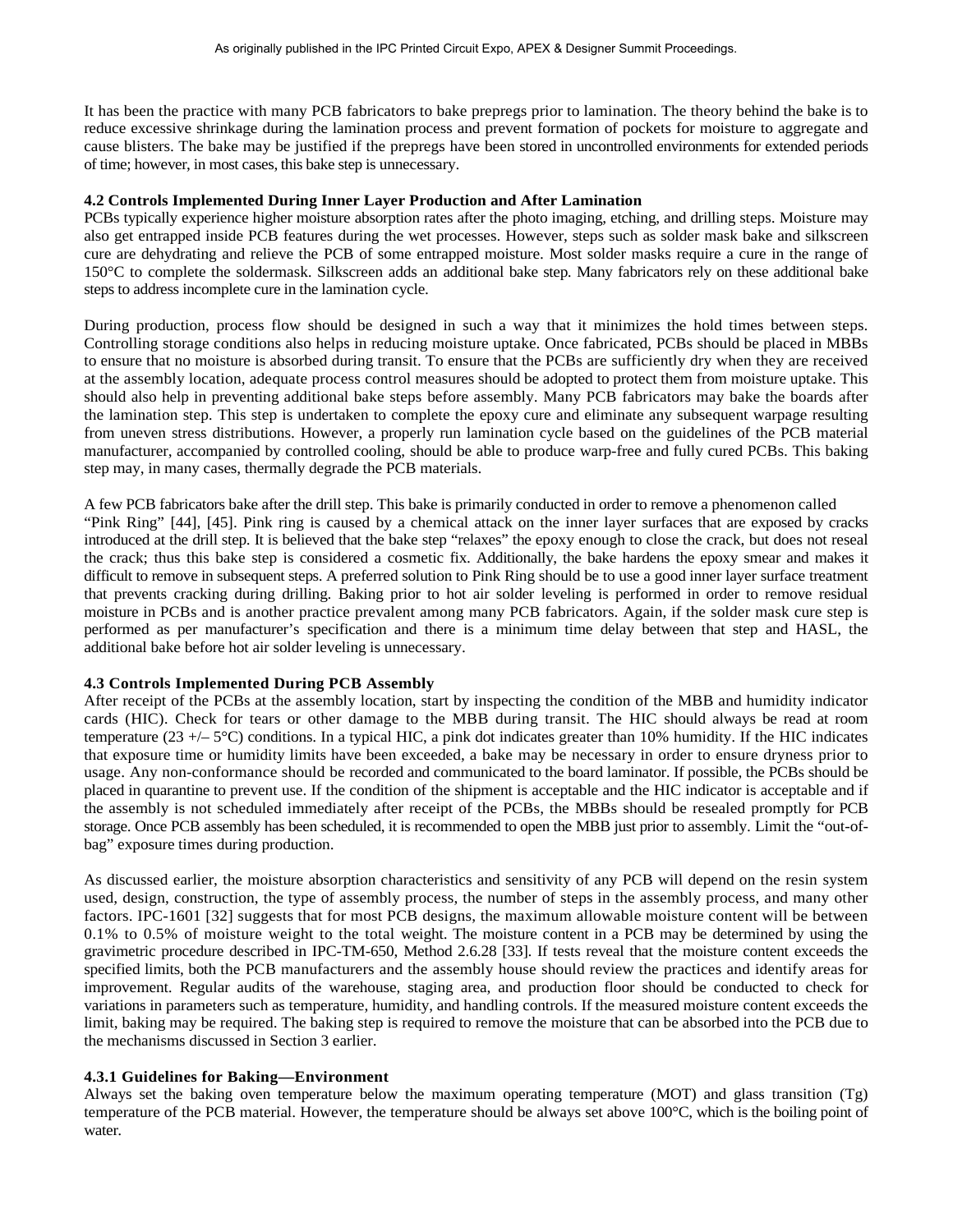The baking time should be selected on the basis of the measured moisture content, the desired content, and factors such as PCB complexity, overall thickness, and PCB finish. It is recommended that baking be performed in a forced air recirculating oven, but vacuum or nitrogen atmospheres are also effective. While placing the PCBs inside the baking oven, it is important to ensure proper venting and cleanliness of the oven and sufficient gaps between the PCBs for proper circulation. The PCBs should never be stacked inside the baking oven. The oven used for baking the PCBs should be dedicated for this purpose only and should not be used for any other application. Potential cross-contamination and surface finish anomalies can occur if residues from other processes are deposited inside the oven and are consequently deposited on the PCBs.

Prior to establishing a baking profile, the laminate suppliers should be consulted in order to establish the baking limits. Additionally, the PCB fabricator and PCB finish supplier may have their own recommendations regarding temperature sensitivity of the PCB materials and surface finishes. The first step in establishing a bake profile is to test the moisture content of the PCB as described in IPC-TM-650, Method 2.6.28. It is recommended to first establish a baseline dry weight of the PCB by means of a bake. The sample can then be exposed to an elevated temperature and humidity environment, as described in section 3, in order to allow it to absorb known amounts of moisture. The moisture absorption rate measurement was also described earlier. Further, to determine the rate of moisture loss at a given bake temperature, the PCB sample should be placed in an oven and then taken out at periodic intervals for weight measurements. The duration at which the desired maximum allowable moisture content is reached should be recorded, and this bake time should be used for subsequent baking of PCBs with similar construction, geometry resin type, and PCB finish. Any time these PCB parameters are changed, the experiment should be repeated to establish a new baking profile and duration. Organizations can also create a library of such profiles and document the moisture uptake and release rates for specific PCB materials types.

## **4.3.2 Adverse Effects of Baking**

It is possible to degrade the PCBs at certain bake temperatures that are below MOT and  $T_g$ . Degradation may also be caused by selecting a baking duration that is too long. Examples of degradation include damage to the board finish, solder mask, or laminate. IPC-1601 provides guidelines on baking and lists the adverse effects of baking, including the effects on individual PCB finishes. In addition to the potential for PCB degradation, baking also increases cost and cycle time.

#### **4.4 Recommendations for Packaging, Shipment and Storage**

After assembly, the test and inspection steps should be conducted in such a way as to reduce excessive moisture uptake. Steps such as radiological inspection (X-ray) may be conducted after the assemblies are packaged in appropriate packaging. Criteria for selection of appropriate packaging should include evaluation of moisture control during PCB fabrication process, complexity of the assembly, and the expected storage period prior to use. At a minimum, the packaging materials should fully protect the PCB during shipment and storage.

The use of a laminate witness coupon (LWC) [32] is also gaining popularity. LWCs can be used as indicators to evaluate the relative moisture absorption and condition of the PCBs and packaging materials during the various stages of the assembly process. The weight of the LWC should be measured and recorded prior to placing them in the MBB along with the PCBs. The LWC should always be placed on top of the PCBs. Soon after receipt, the LWC should be evaluated for moisture uptake by weighing the coupon using an analytical balance, and the result compared to the initial recorded value. If the moisture uptake value exceeds the specified limits, the LWC should be baked until dry to validate the result. The user should also inform the PCB fabricator when the values exceed agreed-upon limits to determine the appropriate next steps.

## **5 Summary**

Printed circuit boards have come a long way since the time when they existed mainly as a platform for connecting components. Boards are now part of the design, as features and even components are built into layers. The electrical and thermal properties of printed circuit boards are becoming critical factors in system designs. Many board developers do not realize that moisture in boards can significantly alter board performance. Moisture can negatively affect the integrity and reliability of printed circuit boards. The presence of moisture in a printed circuit board alters its quality, functionality, thermal performance, and thermo-mechanical properties, thereby affecting overall performance. Moisture content can vary widely depending on how boards are handled. Regardless of how much protection is used, some moisture will be absorbed. Parameters will be changed, even if boards are baked to dry them before they are used; this can alter performance from the specification sheet listings. This paper summarizes moisture-related issues and provides guidelines to reduce the impact of moisture on the reliability of printed circuitry boards. The controls and guidelines provided in the paper can be implemented at different stages of PCB production.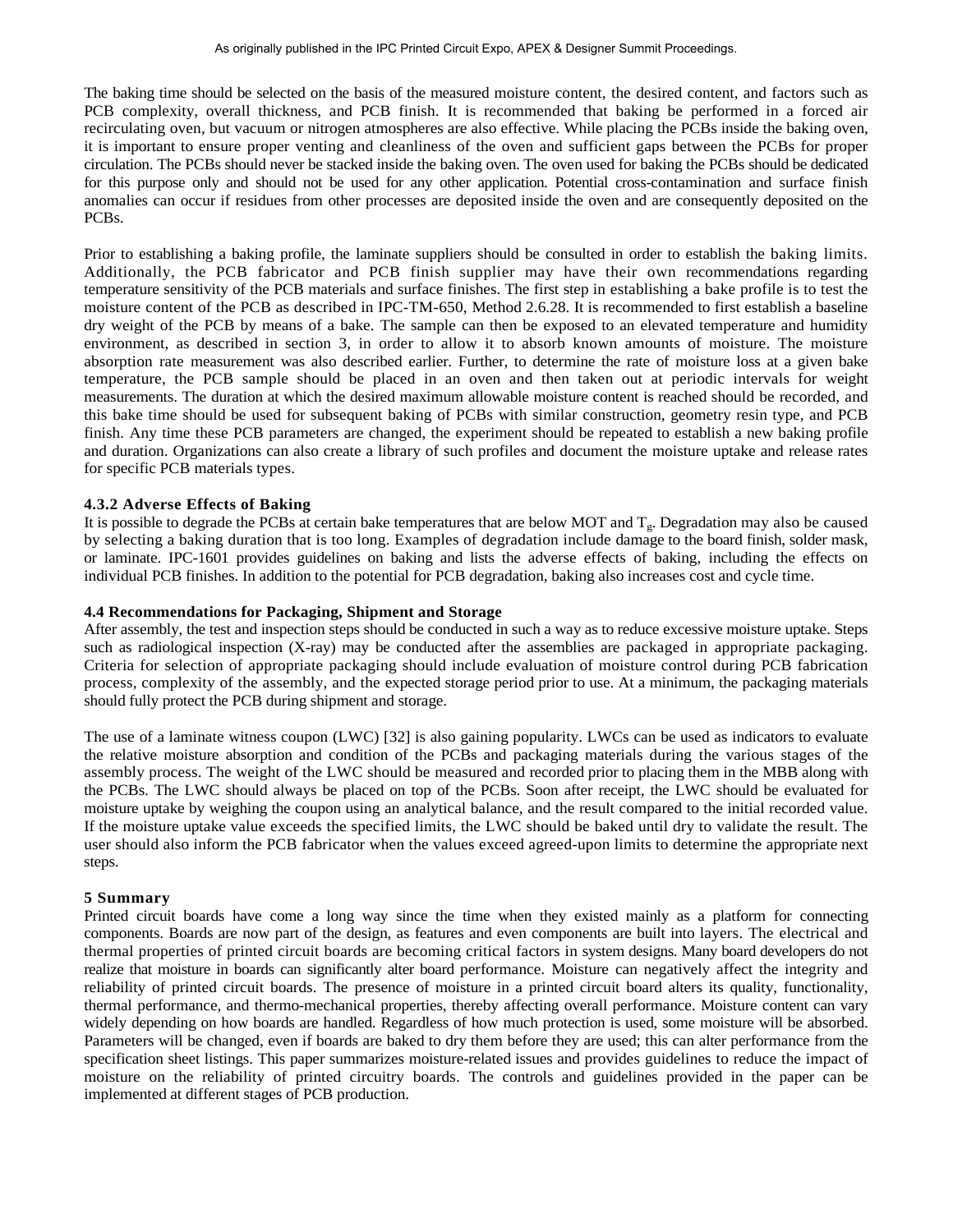# **6 Acknowledgements**

This work was supported by the Center for Advanced Life Cycle Engineering (CALCE) Consortium. The authors would like to thank members of IPC D-35 Printed Board Storage and Handling Subcommittee for their valuable insights and suggestions. The authors would also like to thank Mark Zimmerman for his help in copyediting.

# **7 References**

[1] Peng Y., Qi X., and Chrisafides C., "The influence of curing systems on epoxide-based PCB laminate performance", *Circuit World*, vol. 31, no. 4, pp. 14-20, 2005.

[2] R. Hanneman, A. Kraus, and M. Pecht, "Semiconductor Packaging - A Multidisciplinary Approach, John Wiley and Sons, NY, 1994.

[3] Ganesan S., and Pecht M., "Lead-free electronics", IEEE Press, Wiley-Interscience, A. John Wiley and Sons, Inc., New Jersey, USA, 2006.

[4] Kelley E., "An assessment of the impact of lead-free assembly processes on base material and PCB reliability", Proceedings of IPC APEX Conference, pp. S16-2-1, 2004.

[5] Bergum E., "Thermal analysis of base materials through assembly: can current analytical techniques predict and characterize differences in laminate performance prior to exposure to thermal excursions during assembly?", Printed Circuit Design & Manufacture, September 2003.

[6] Kelley E., and Bergum E., "Laminate material selection for RoHS assembly, Part 1", Printed Circuit Design & Manufacture, pp. 30-34, November 2006.

[7] Sanapala R., Sood B., Das D., and Pecht M., "Effect of Lead-Free Soldering on Key Material Properties of FR-4 Printed Circuit Board Laminates", IEEE Transactions on Electronics Packaging Manufacturing, Vol. 32, No. 4, pp. 272- 280, October 2009.

[8] Sood B., Sanapala R., Das D., Pecht M., Huang C., and Tsai M., "Comparison of Printed Circuit Board Property Variations in Response to Simulated Lead-Free Soldering", IEEE Transactions on Electronics Packaging Manufacturing, Vol. 33, No. 2, pp. 98-111, April 2010.

[9] IPC/JEDEC J-STD-020D, "Moisture/reflow sensitivity classification for non-hermetic solid state surface mount devices", August 2007.

[10] IPC-TM-650 2.4.25, "Glass transition temperature and cure factor by DSC", *The Institute for Interconnecting and Packaging Electronic Circuits*, Northbrook, IL, December 1994.

[11] IPC-TM-650 2.4.24, "Glass transition temperature and z-axis thermal expansion by TMA", *The Institute for Interconnecting and Packaging Electronic Circuits*, Northbrook, IL, December 1994.

[12] IPC-TM-650 2.4.24.6, "Decomposition of laminate material using TGA", *The Institute for Interconnecting and Packaging Electronic Circuits*, Bannockburn, IL, April 2006.

[13] IPC-TM-650 2.6.2.1A, "Water absorption, metal clad plastic laminates", *The Institute for Interconnecting and Packaging Electronic Circuits*, Northbrook, IL, May 1986.

[14] Levchik S., and Weil E., "Thermal decomposition, combustion and flame-retardancy of epoxy resins-a review of the recent literature", *Polymer International*, vol. 53, pp. 1901-1929, 2004.

[15] Paterson-Jones JC., Percy VA., Giles RGF., and Stephen AM., "The thermal degradation of model compounds of aminecured epoxide resins. II. The thermal degradation of 1,3-diphenoxypropan-2- ol and 1,3-diphenoxypropene", *Journal of Applied Polymer Science*, vol. 17, no. 6, pp. 1877-1887, 1973.

[16] Ma L., Sood B., and Pecht M., "Effects of Moisture Content on Dielectric Constant and Dissipation Factor of Printed Circuit Board Materials", ECS Transactions Vol. 27, Iss. 1, pp. 227- 236; China Semiconductor Technology Int'l Conf. 2010: Metrology, Reliability and Testing, Shanghai, China, March 18-19, 2010.

[17] Wang W., Choubey A., Azarian M., and Pecht M., "An Assessment of Immersion Silver Surface Finish for Lead-Free Electronics", Journal of Electronic Materials, Volume 38, Number 6, 815- 827.

[18] Smith C., "Water Absorption in Glass Fibre-Epoxide Resin Laminates," Circuit World, vol. 14(3), 1988.

[19] Hsu T., "Water and Moisture Absorption of Laminates," Printed Circuit Fabrication, p. 52, July 1991.

[20] Comyn J., Polymer Permeability, Elsevier Applied Science Publishers, London, 1985.

[21] Crank J., The Mathematics of Diffusion, Clarendon Press, Oxford, 1975.

[22] Pecht M., Ardebili H., Shukla A., Hagge J., Jennings D., "Moisture ingress into organic laminates," Components and Packaging Technologies, IEEE Transactions on , vol.22, no.1, pp.104-110, Mar 1999.

[23] Diamant Y., Marom G., and Broutman L., "The effect of network structure on moisture absorption of epoxy resins", *Journal of Applied Polymer Science,* vol. 26, pp. 3015-3025, 1981.

[24] Marsh L., Lasky R., Seraphim D., and Springer G., "Moisture solubility and diffusion in epoxy and epoxy-glass composites", *IBM Journal of Research and Development*, vol. 28, no. 6, pp. 655- 661, 1984.

[25] Maggana C., and Pissis P., "Water sorption and diffusion studies in an epoxy resin system", *Journal of Polymer Science: Part B: Polymer Physics,* vol. 37, no. 11, pp. 1165-1182, 1999.

[26] Ko M., and Kim M., "Effect of postmold curing on plastic IC package reliability", *Journal of Applied Polymer Science*, vol. 69, no. 11, pp. 2187-2193, 1998.